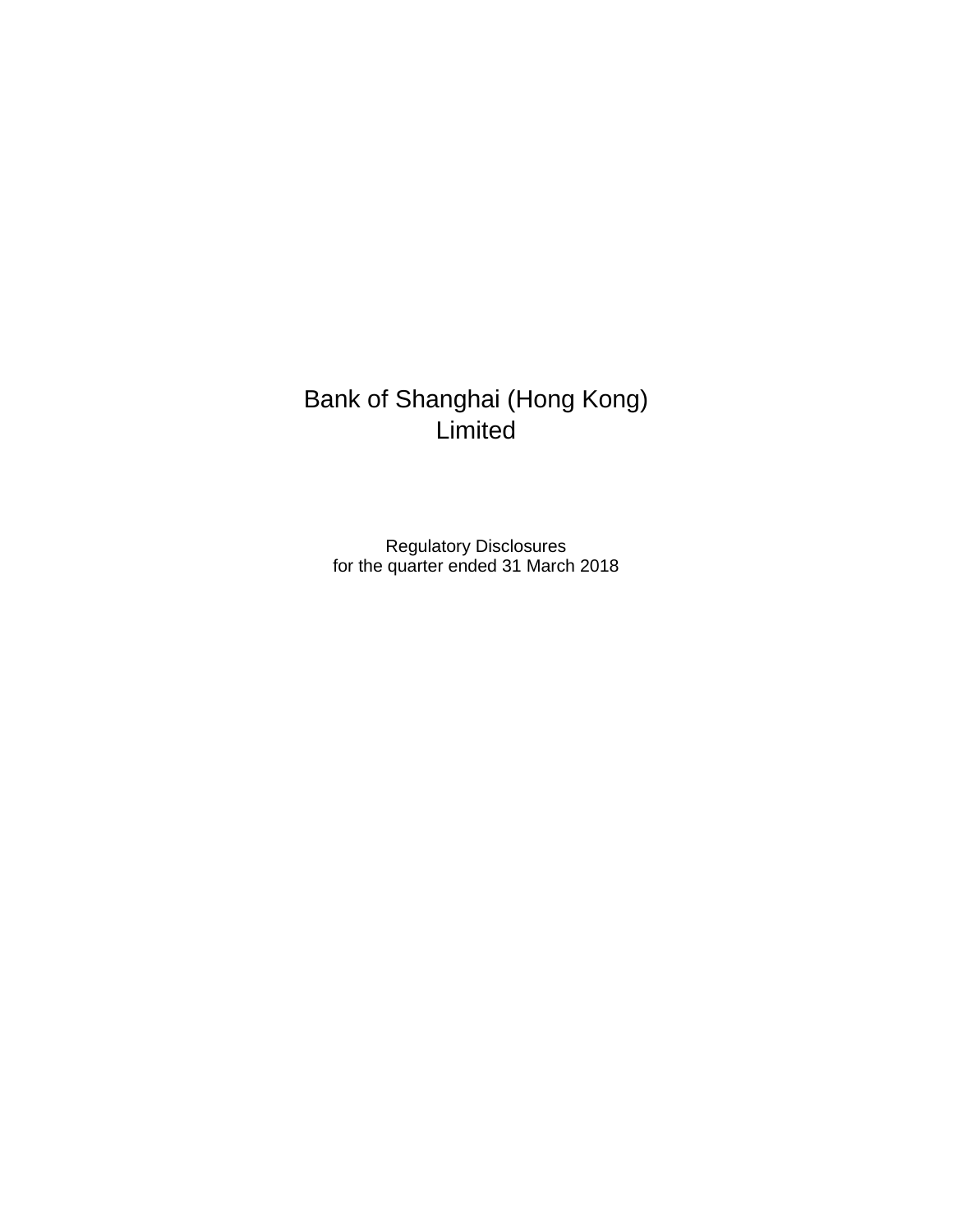| <b>Contents</b>                  | Page(s)               |
|----------------------------------|-----------------------|
| Capital Adequacy Ratios          |                       |
| Leverage Ratio                   | $\mathbf{2}^{\prime}$ |
| Overview of Risk-weighted amount | 2                     |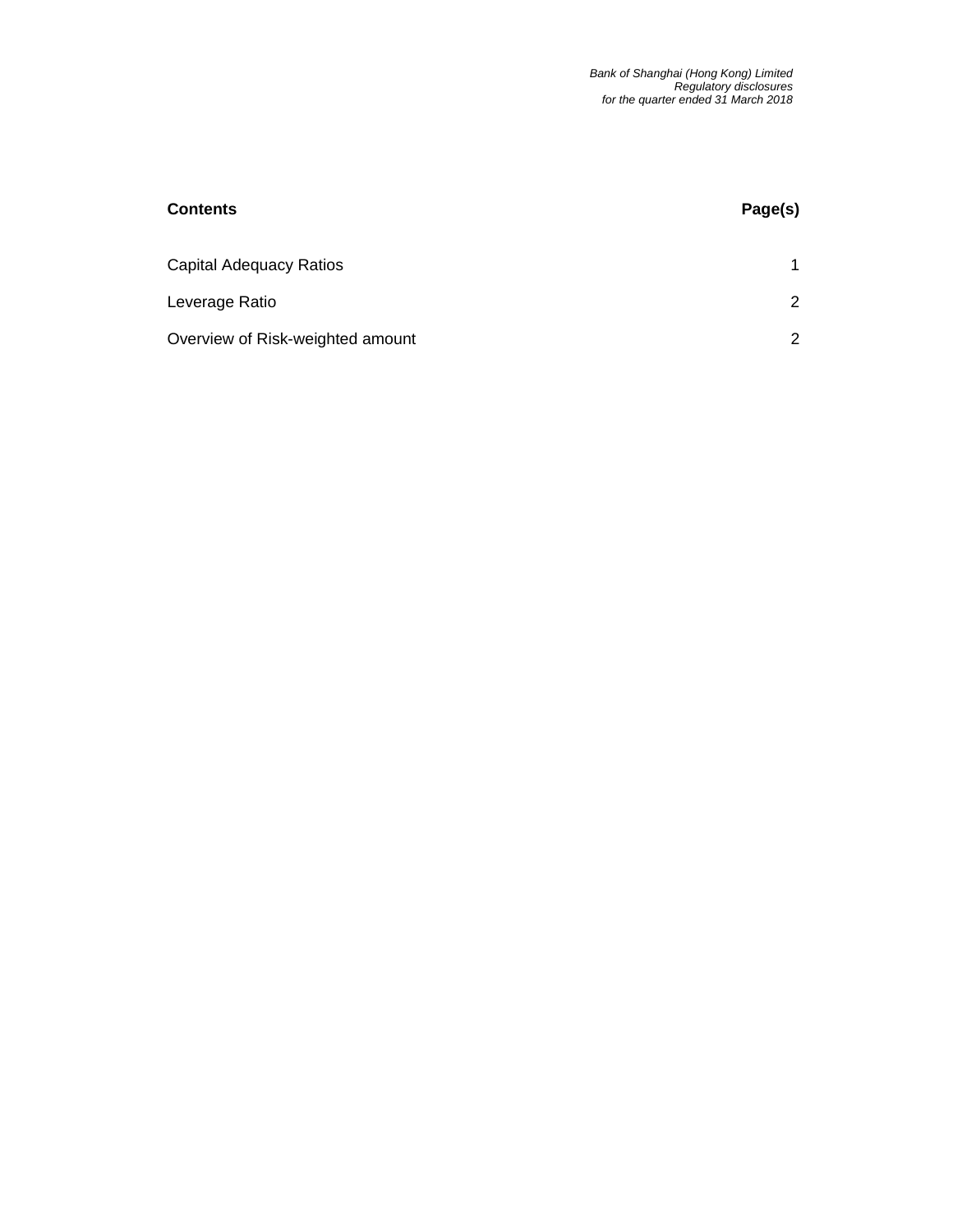This document contains Pillar 3 disclosures of Bank of Shanghai (Hong Kong) Limited (the "Company") relating to capital adequacy ratios, leverage ratio and risk-weighted amount ("RWA") by risk types. The following disclosures are prepared in accordance with the Banking (Disclosure) Rules and standard disclosure templates promulgated by the Hong Kong Monetary Authority (the "HKMA"). The Company is only required to calculate capital adequacy ratio and leverage ratio on an unconsolidated basis.

## **1 Capital adequacy ratios**

The capital adequacy ratios were calculated in according with the Banking (Capital) Rules issued by the HKMA.

|                                | 31 March<br>2018 | 31 December<br>2017 |
|--------------------------------|------------------|---------------------|
|                                | %                | %                   |
| <b>Capital adequacy ratios</b> |                  |                     |
| Common Equity Tier 1           | 22.8             | 21.5                |
| Tier 1                         | 22.8             | 21.5                |
| Total                          | 23.8             | 22.3                |
|                                | 31 March         | 31 December         |
|                                | 2018<br>HK\$'000 | 2017<br>HK\$'000    |
|                                |                  |                     |
| <b>Capital</b>                 |                  |                     |
| Common Equity Tier 1           | 4,012,509        | 3,934,044           |
| Tier 1                         | 4,012,509        | 3,934,044           |
| Total                          | 4,178,967        | 4,087,329           |
| <b>Total RWA</b>               | 17,585,483       | 18,298,193          |
|                                |                  |                     |